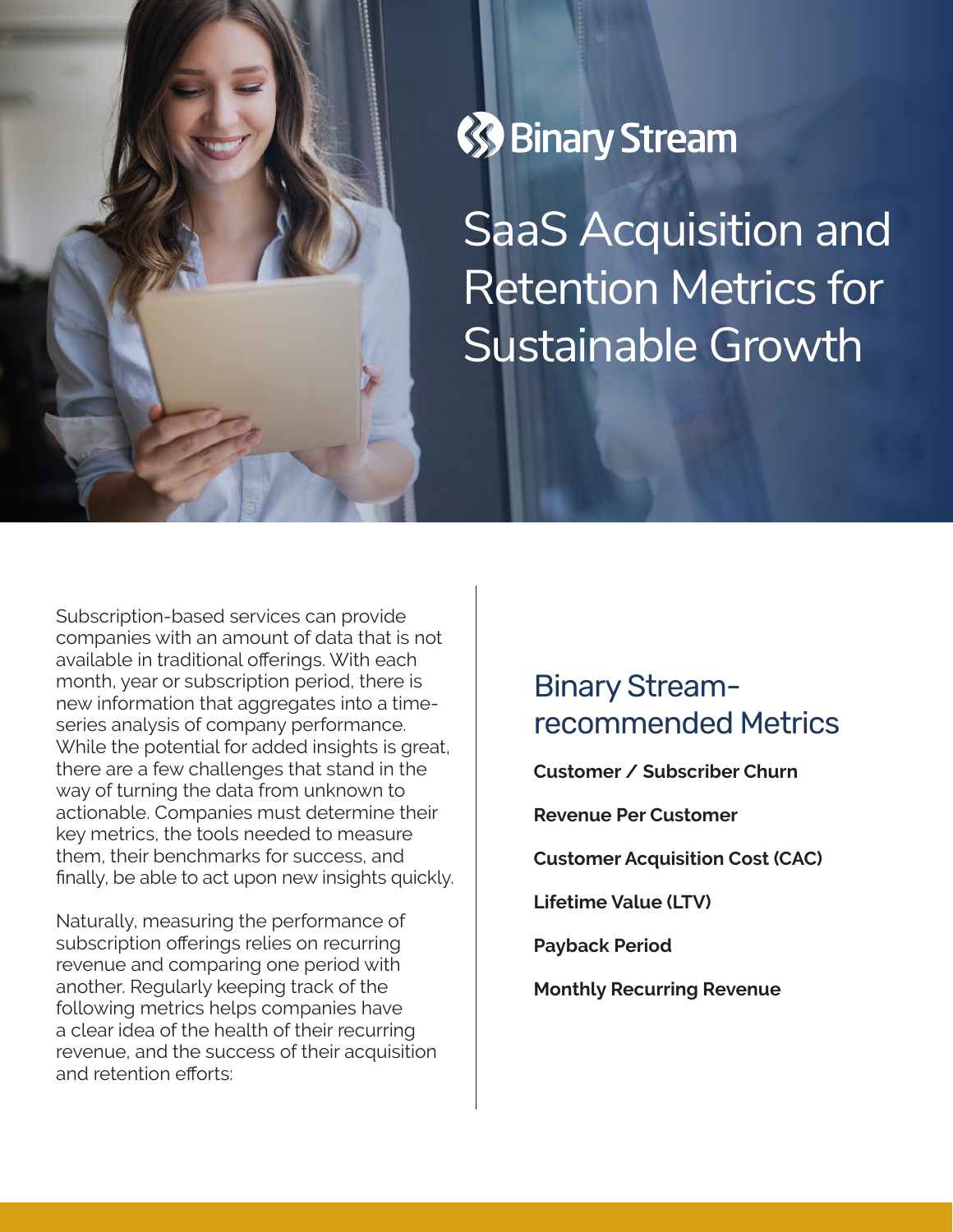## Customer / Subscriber Churn

Customer or subscriber churn expresses the subscription drop off over a specific time period, and can either be split into two categories: voluntary and involuntary churn. The churn rate is calculated as the number of subscriptions expiring in a period divided by the sum of number of subscriptions beginning of the period and new subscriptions gained in it:

*Period churn rate = x 100 Expired subscriptions in a period*

*Subscriptions at the beginning of the period + Subscriptions gained after the period*

### Revenue per Customer

Average revenue per customer is very simple to understand and is a quick and easy way to track subscription changes and how they correlate with revenue. One cause for caution with revenue per customer is having a few subscribers generating the majority of revenue and skewing the expected marginal increase from each new subscription, so it is best used in combination with other metrics. Revenue per customer can be calculated as follows:

*Revenue per customer*<sup>=</sup> *Total revenue for the month*

*Subscribers during the same month*

# Customer Acquisition Cost (CAC)

Customer acquisition includes all costs incurred by an organization in order to convince a potential customer to signup as a subscriber.

*Customer acquisition cost* <sup>=</sup> *Costs spent acquiring customers over a period Subscriptions at the beginning of the period + Subscriptions gained after the period*

# Lifetime Value (LTV)

Lifetime value is an estimate of the profit generated from an average subscription from signup to churn:

*Period churn rate*<sup>=</sup> *Average revenue per customer x Gross margin percentage*

*Customer churn rate*

LTV is especially important for companies making long-term decisions related to product development, marketing, and investment into specific geographies or markets.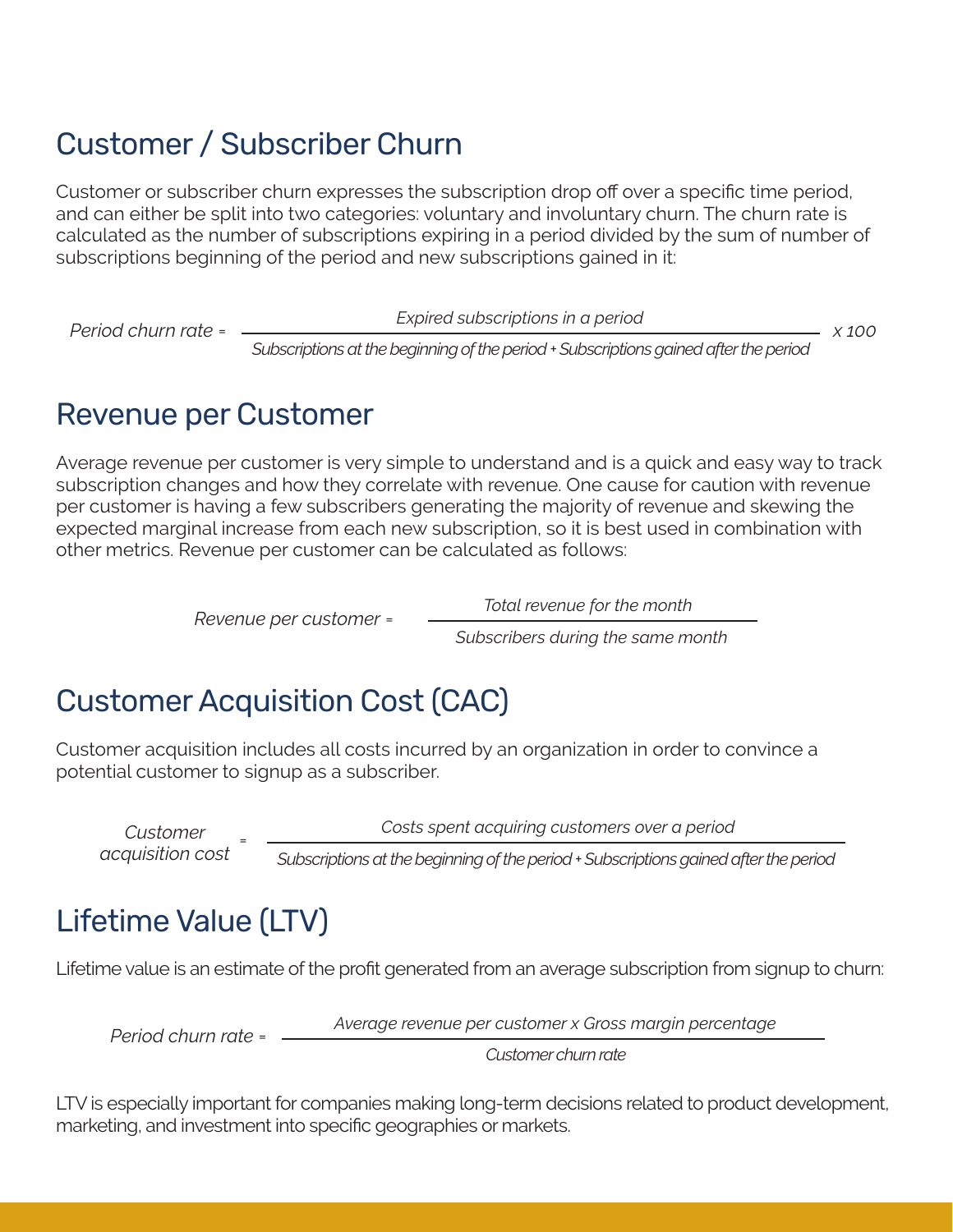## Payback Period

The payback period of a new customer acquisition is a measure of how much time is needed for a company to recoup costs. As an individual metric, it can help outsiders understand the company's pricing efficiency and profitability. Generally, a payback period of less than 12 months is considered healthy, but evaluating it along with the expected lifetime value for the average subscriber presents a clearer picture of the company's future outlook.

## Monthly Recurring Revenue (MRR)

Monthly recurring revenue is one of the most commonly used metrics for tracking subscription commerce performance. Properly measuring and understanding MRR is key to retaining revenue momentum and being able to analyze and react to revenue declines before they escalate to become a more significant problem.

More specialized metrics can be derived from raw MRR to track specific aspects of monthly performance:

| <b>New MRR</b>         | Recurring revenue gained from new subscribers                              |
|------------------------|----------------------------------------------------------------------------|
| <b>Churned MRR</b>     | Lost recurring revenue from churned subscriptions                          |
| <b>Expansion MRR</b>   | Recurring revenue gained from subscription upgrades                        |
| <b>Contraction MRR</b> | Lost recurring revenue from subscription downgrades                        |
| <b>Net MRR</b>         | New MRR + Expansion MRR + Reactivation MRR - Churned MRR - Contraction MRR |

Net MRR measured and tracked monthly can show aggregate changes and drilling down further into its individual components can help explain positive or negative trends.

| Current           | 1 Month ago         | 3 Months ago | 6 Months ago | 12 Months ago | Month Name          | $\checkmark$        |                       |
|-------------------|---------------------|--------------|--------------|---------------|---------------------|---------------------|-----------------------|
| \$153,584.10      | \$161,646.40        | \$128,953.50 | \$136,789.30 | \$105,660.10  | All                 |                     | 9/1/2013<br>12/1/2014 |
| <b>MRR</b> Growth |                     |              |              |               |                     |                     |                       |
| <b>25M</b>        |                     |              |              |               |                     |                     |                       |
| <b>20M</b>        |                     |              |              |               |                     |                     |                       |
| <b>15M</b>        |                     |              |              |               |                     |                     |                       |
| <b>10M</b>        |                     |              |              |               |                     |                     |                       |
| 5M                |                     |              |              |               |                     |                     |                       |
| 0M                | February<br>January | March        | May<br>April | July<br>June  | September<br>August | October<br>November | December              |
|                   |                     |              |              |               |                     |                     |                       |

| <b>MRR Breakdown</b>    | Apri      | August    | December  | February  | January   | July      | June      | March     | Mav       | November  | October  | September |
|-------------------------|-----------|-----------|-----------|-----------|-----------|-----------|-----------|-----------|-----------|-----------|----------|-----------|
| Churn MRR               | 16,554.24 | 6,646,40  | 9.370.80  | 4.870.00  | 19,094,40 | 6,408.00  | 8,511,60  | 8.751.60  | 11,820.00 | 10,872.08 | 6.012.05 | 8.179.20  |
| Contraction MRR         | 24,252.00 | 8,808.80  | 536.72    | 9,374.40  | 8,877,00  | 3,372,00  | 11,474,40 | 8,106.00  | 6,273.00  | 13,413.00 | 5,213.52 | 8,402.80  |
| <b>Expansion MRR</b>    | 15.584.10 | 14.211.00 | 252.00    | 11.727.00 | 13,317.12 | 13,479.90 | 12,992.00 | 12.375.00 | 7.771.50  | 9,534.80  | 9,698.70 | 12,168.00 |
| <b>New Business MRR</b> | 27.459.90 | 15.373.44 | 16.218.00 | 11.106.10 | 14,841,00 | 13.327.50 | 11,660,40 | 7.104.00  | 7.811.40  | 12.939.92 | 7.148.65 | 15,956.20 |
| <b>Reactivation MRR</b> | 13,413.75 | 19,269,00 | 9.047.50  | 12.960.00 | 9.834.00  | 10,718.33 | 10,003.92 | 7.978.60  | 12.549.60 | 9.854.00  | 3.891.61 | 10,646.33 |